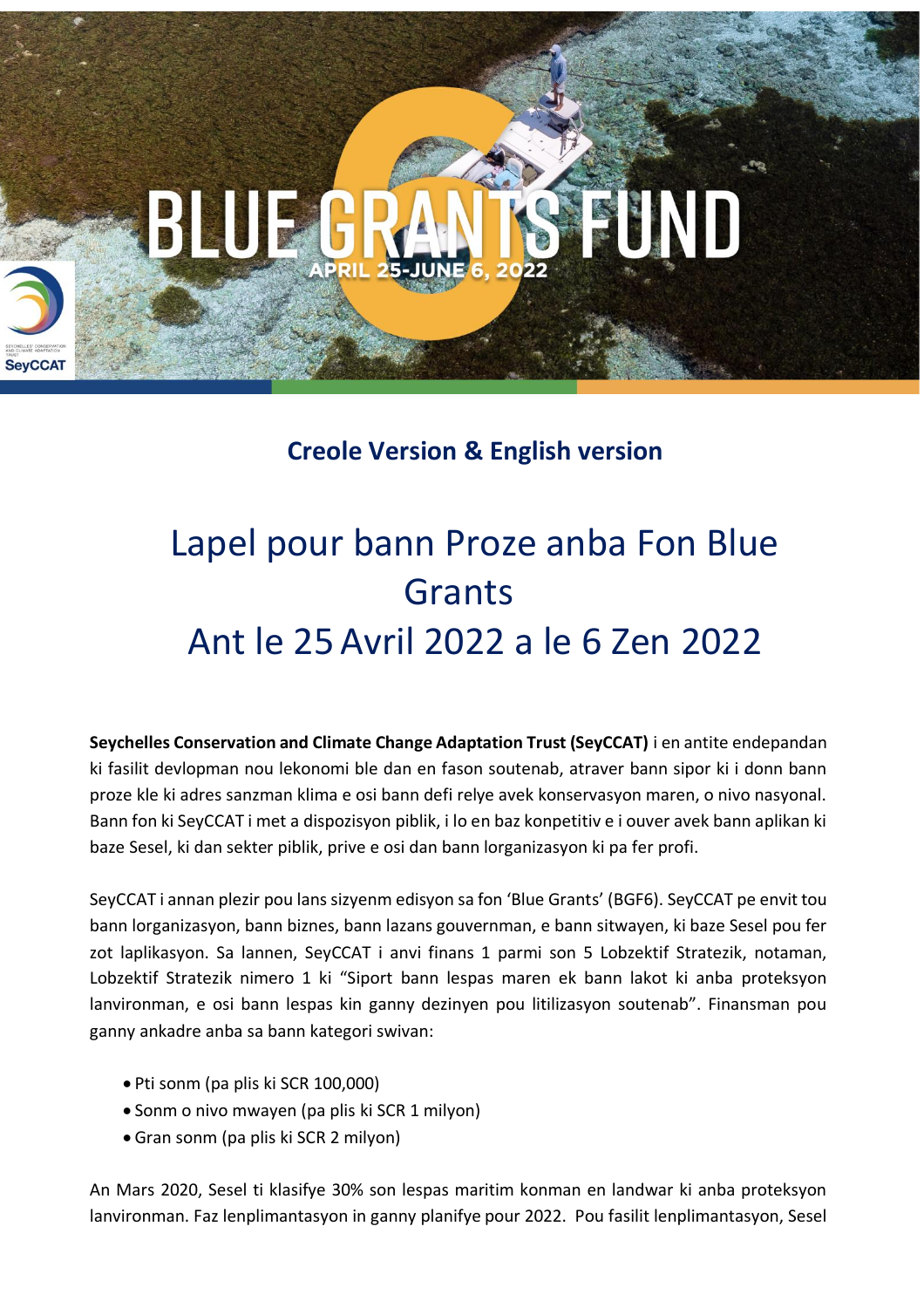pe esey devlop kapasite bann akter konsernen dan bann domenn tel ki zestyon maren, kontrol, sirveyans e finansman soutenab, e i pe osi siport bann resers ki pou ed nou zer nou bann lespas maren ki anba proteksyon lanvironman (MPAs) dan en fason pli adaptiv.

SeyCCAT pou donn priyorite finansman bann proze ki relye avek Lobzektif Stratezik 1, sirtou bann ki:

• Ede pou devlop kapasite bann lazans konsernen pou sa bann landwar ki anba proteksyon lanvironman/bann endividi ki responsab pou sa bann landwar ki anba proteksyon lanvironman, e ki osi ogmant lefikasite nou zestyon maren.

• Ranforsi bann striktir/antite ki enplike dan zestyon kolaboratif, ensi ki bann partenarya pou zer bann lespas maren.

• Bann proze pilotaz/proze demonstratif ki pou ranforsi zestyon kolaboratif bann lespas maren, ki enkli bann lespas maren anba proteksyon lanvironman e lezot landwar ki kle pou konservasyon (par egzanp bann landwar kot ou pa ganny drwa lapes pou en peryod letan etc.).

• Fer kontribisyon/resers oubyen fer pilotaz bann zouti pour etablir kontrol ek sirveyans dan bann landwar ki anba proteksyon lanvironman.

• Devlop lenfrastriktir pou lenvestisman ek bann stratezi finansyer pou ogmant lakantite finansman ki al ver bann MPAs/devlopman bann plan biznes operasyonel/ lankadreman finansman pou zestyon, bann stratezi ki enpakte lenvestisman.

• Kontribye/fer resers oubyen/e osi ede anver devlopman bann plan zestyon pou bann landwar ki anba proteksyon lanvironman.

• Fer resers ki sirvey nivo kalite nou delo par litilizasyon bann metod vizyel anba lanmer, mezir tanperatir, loksizenn ek nitrisyon, depo, model pour prediksyon dan bann park maren oubyen bann landwar ki permet litilizasyon soutenab.

• Fer kontribisyon/resers e/oubyen ede avek formilasyon bann konsep e/oubyen lenplimantasyon bann plan zestyon ki swa an egzistans oubyen ki pe ganny propoze pour bann landwar ki anba proteksyon lanvironman.

- Devlop/kontribye atraver bann letid de baz ek bann zouti/progranm/protokol sirveyans pour zestyon bann landwar (e.g. evalyasyon bann resif koray) ek bann lendikater (biolozik, ekolozik e sosyo ekonomik) pour bann plan zestyon.
- Devlop konesans pou ede konpran bann rol ki serten lespes kle i zwe pou enfliyans devlopman zot lanvironman (e.g. bann erbivor ek bann predater).
- Fer provizyon pou bann resers ki pou devlop nou konprenezon an sa ki konsern rezilyans bann labita kritik parey bann resif koray fas a lenpak klimatik ek leksplwatasyon.
- Fer resers lo tanperatir sirfas lanmer (SST), kouran delo sale ek bann sanzman dan distribisyon bann labita kritik.

#### **Fon pour 'Blue Business' (BBG)**

An plis ki sa, SeyCCAT pe osi ofer en fon BBG ki relye avek son Lobzektif Stratezik 5: Pilote e siport bann model biznes apropriye pour asir devlopman soutenab nou lekonomi ble.

Lakantite finansman ki egziste anba sa kategori i SCR 200,000 an total. Bann biznes/bann lantreprener pou kapa fer laplikasyon proze ki vo ziska anviron SCR 150,000 par laplikasyon, si zot proze pou kontribye atraver devlopman lekonomi ble dan Sesel, dan okenn sekter ki relye avek lekonomi ble. Proze pou ganny evalye baze lo zot 'Concept Note' ek zot 'Project Proposal' ki sipoze konplet e nivo Staz 2. Sa Fon i osi kapab ganny servi pou finans resers ek devlopman, pou etablir en biznes, e konman kontribisyon personel lo en 'loan' pour en nouvo biznes dan lekonomi ble (me pa pou efas en vye det).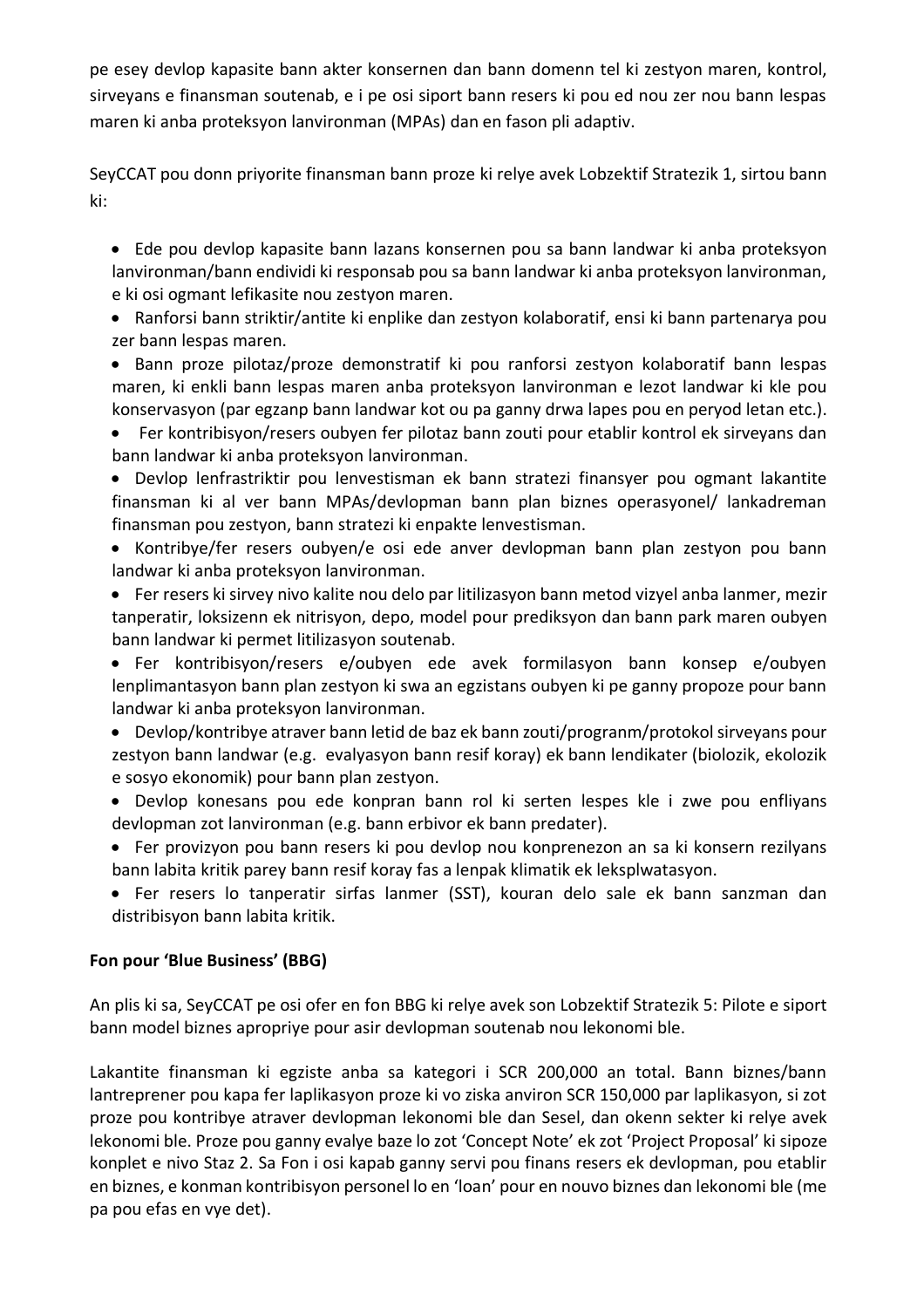# **Request for Proposals for the Blue Grants Fund 6 (April 25-**J**une 6, 2022)**

Seychelles designated 30% of its Exclusive Economic Zone as Marine Protected Areas (MPA). To ensure adaptive management, the country needs to close knowledge gaps by conducting research and building capacity of stakeholders in marine management and the blue enterprises.

**SeyCCAT's Blue Grants Fund** is inviting all Seychelles-based organizations, businesses, governmental agencies, and citizens to apply for the Blue Grants Fund 6. This year, SeyCCAT is looking to offer small (up to 100,000 SCR), medium (up to SCR 1 million), and large (up to SCR 2 million, conditions apply) grants to the following types of projects that support the strategic objective 1 of SeyCCAT:

#### **STRATEGIC OBJECTIVE 1:**

- Provide inputs/research and/or contribute to the zoning design and development of management plans for protection areas.
- Provide inputs/research and/or contribute to the design and/or implementation of existing or proposed management plans for protection areas.
- Develop/contribute to baseline studies and monitoring tools/programmes for management areas (e.g., assessment of coral reefs) and indicators (biological, ecological and socioeconomic) for management plans.
- Develop knowledge to understand the roles that certain key species play in shaping their environment – keystone species (e.g., herbivores and predation).
- Provide research for understanding resilience of coral reef and associated habitats to climate and exploitation.
- Provide research in sea surface temperature (SST), oceanic currents and changes in distribution of critical habitats.
- Provide research on Water Quality monitoring using underwater visual censuses, temperature, oxygen and nutrients, sediments, predictive modelling in marine parks or sustainable use areas.
- Contribute to improving capacity to protected areas agencies and increasing ocean management effectiveness.
- Strengthening co-management structures/bodies and partnerships for management of marine areas
- Contribute input/ research or pilot tools for monitoring, control and surveillance in protection areas.